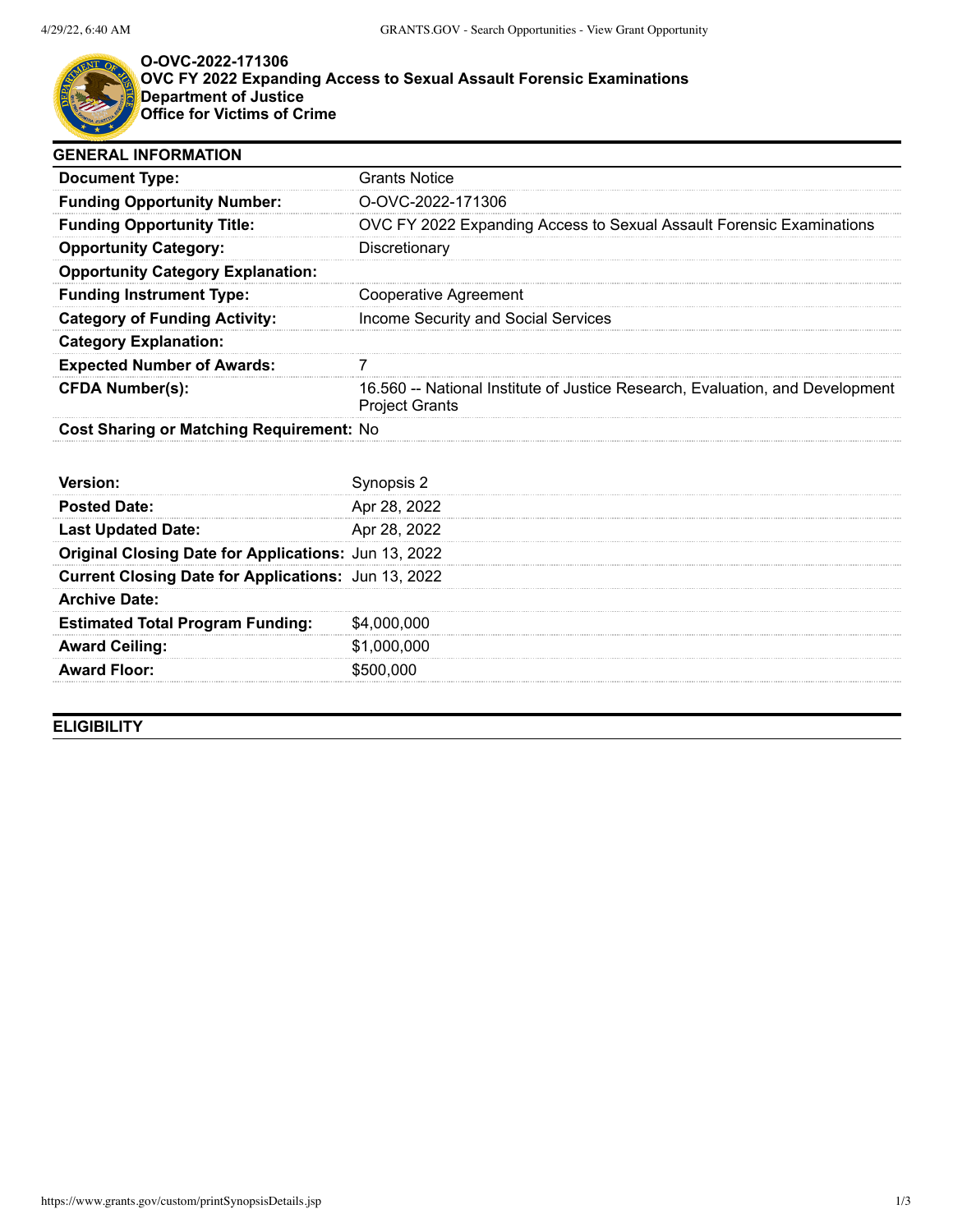| <b>Eligible Applicants:</b> | Private institutions of higher education<br>Native American tribal governments (Federally recognized)<br>State governments<br>County governments<br>Special district governments<br>Public and State controlled institutions of higher education<br>City or township governments<br>Others (see text field entitled "Additional Information on Eligibility" for clarification)<br>Nonprofits having a 501(c)(3) status with the IRS, other than institutions of higher<br>education<br>Nonprofits that do not have a $501(c)(3)$ status with the IRS, other than institutions<br>of higher education<br>Native American tribal organizations (other than Federally recognized tribal<br>governments)                                                                                                                                                                                                                                                                                                                                                                                                                                                                                                                                                                                                                                                                                                                                                                                                                                                              |
|-----------------------------|-------------------------------------------------------------------------------------------------------------------------------------------------------------------------------------------------------------------------------------------------------------------------------------------------------------------------------------------------------------------------------------------------------------------------------------------------------------------------------------------------------------------------------------------------------------------------------------------------------------------------------------------------------------------------------------------------------------------------------------------------------------------------------------------------------------------------------------------------------------------------------------------------------------------------------------------------------------------------------------------------------------------------------------------------------------------------------------------------------------------------------------------------------------------------------------------------------------------------------------------------------------------------------------------------------------------------------------------------------------------------------------------------------------------------------------------------------------------------------------------------------------------------------------------------------------------|
|                             | Additional Information on Eligibility: For purposes of this solicitation, "state" means any state of the United States, the<br>District of Columbia, the Commonwealth of Puerto Rico, the Virgin Islands, Guam,<br>American Samoa, and the Commonwealth of the Northern Mariana Islands. To<br>advance Executive Order 13929 Safe Policing for Safe Communities, the Attorney<br>General determined that all state, local, and university or college law enforcement<br>agencies must be certified by an approved independent credentialing body or<br>have started the certification process to be eligible for FY 2022 DOJ discretionary<br>grant funding. To become certified, the law enforcement agency must meet two<br>mandatory conditions: (1) the agency' suse-of-force policies adhere to all<br>applicable federal, state, and local laws and (2) the agency' suse-of-force<br>policies prohibit chokeholds except in situations where use of deadly force is<br>allowed by law. The certification requirement also applies to law enforcement<br>agencies receiving DOJ discretionary grant funding through a subaward. For<br>detailed information on this certification requirement, please visit<br>https://cops.usdoj.gov/SafePolicingEO to access the Standards for Certification on<br>Safe Policing for Safe Communities, the Implementation Fact Sheet, and the List<br>of Designated Independent Credentialing Bodies. All recipients and subrecipients<br>(including any for-profit organization) must forgo any profit or management fee. |

## **ADDITIONAL INFORMATION**